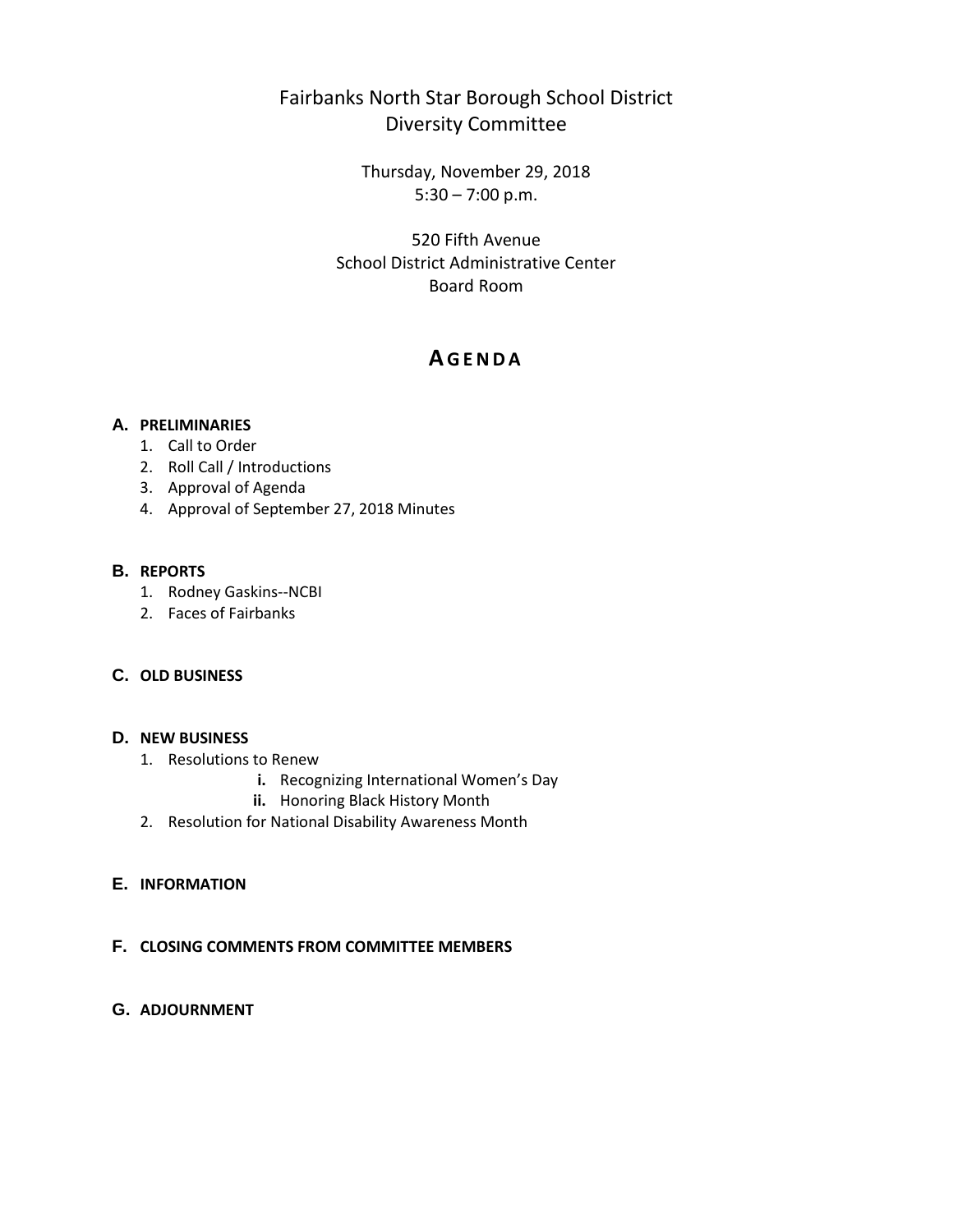## Fairbanks North Star Borough School District Diversity Committee

Thursday, September 27, 2018  $5:30 - 7:00$  p.m.

520 Fifth Avenue School District Administrative Center Board Room

# MEETING MINUTES

## **A. PRELIMINARIES**

## 1. **Call to Order**

David called the meeting to order at 5:33 pm in room Board Room of the FNSBSD Administrative Center at 520 Fifth Avenue.

#### 2. **Roll Call / Introductions**

Members present: Sharon McConnell Maxine Dibert Flora Roddy Michael Angaiak Carrie Bragonier Alyssa Quintyne Marilyn Russell Ashley Strauch

Administrative support present: David Rucker Shayna Lunt

Members Not in Attendance: Jay Stebbins Tresha Nash Tayler Alonzo-Taggart Brianne Gray Rose O'Hara-Jolley (Excused) Kenya Edwards (Excused)

Guest: Tim Doran

## 3. **Approval of Agenda**

Flora Roddy made a motion to approve the agenda. Maxine Dilbert seconded the motion and it carried unanimously.

#### 4. **Approval of the Minutes**

Members reviewed the April 12, 2018 meeting minutes and Flora Roddy made a motion to approve them. Maxine Dibert seconded the motion and it carried unanimously.

## **B. PUBLIC COMMENT ON NON-AGENDA ITEMS**

1. N/A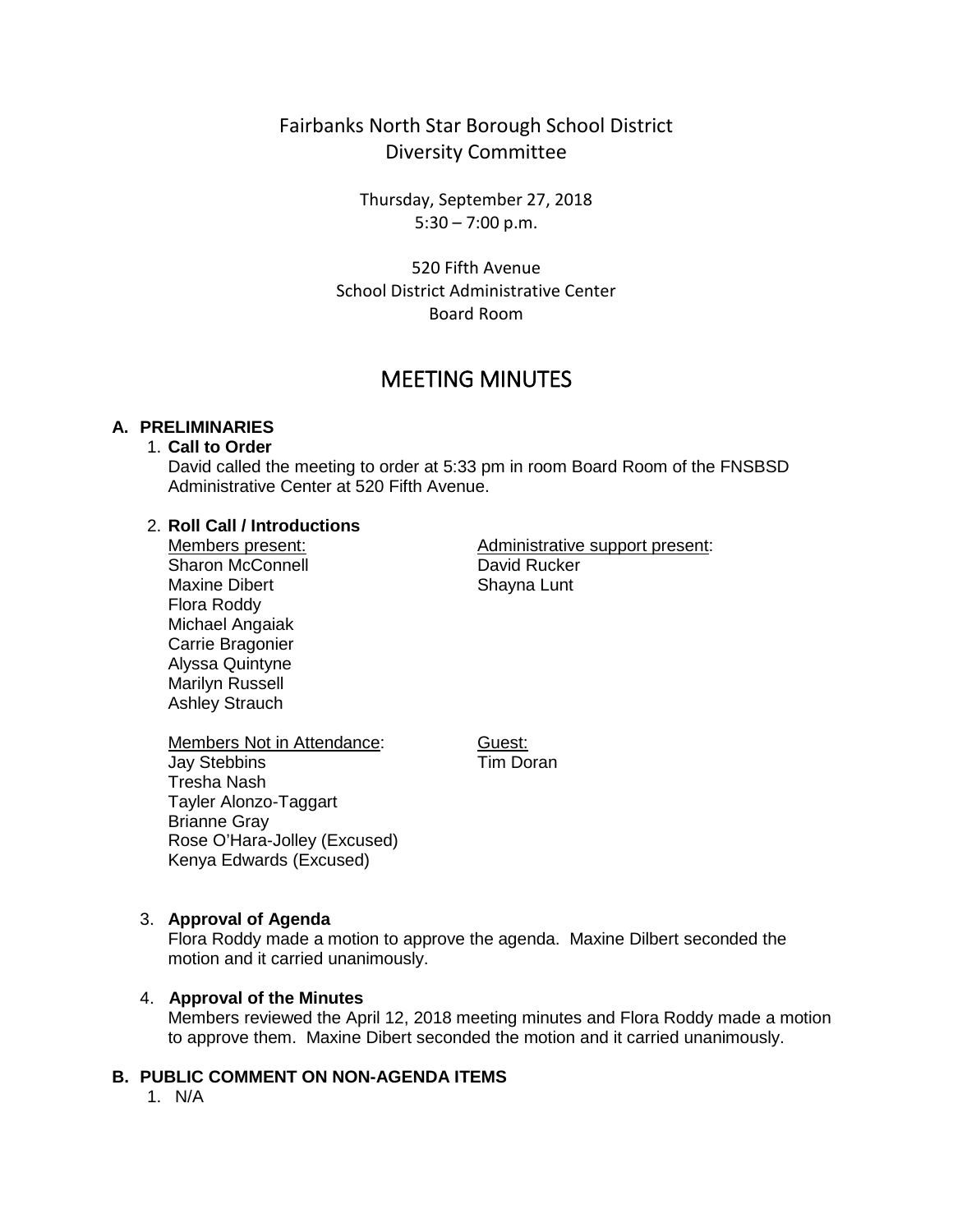## **C. REPORTS**

## 1. **Topic: Faces of Fairbanks Subcommittee:**

Portraits of people in Fairbanks to show the diversity of our community. Alyssa Quintyne, Ashley Strauch, Carrie Bragonier and Flora Roddy said that they would head up the subcommittee. Due to web and liability issues, it might be problematic for the subcommittee to create and edit its own webpage. David Rucker suggested that someone reach out to the City of Fairbanks to obtain input into their attempts to start a Fairbanks City Diversity Committee web page. Alyssa Quintyne recommended that the project start with the students and teachers to see if they are onboard.

Carrie Bragioner suggested an event or exhibit instead of a web-based forum.

Ashley Strauch, Carrie Bragonier, Alyssa Quintyne, Maxine Dibert and Flora Roddy agreed to continue with the subcommittee and report back at the next meeting.

## **D. OLD BUSINESS**

## 1. **Topic: Resolutions:**

Flora Roddy stated that the LGBQT resolution did not make it to the Board last year. There was concern about the resolution was not considered by the school board. Alyssa Quintyne stated that the resolution was put on the "back burner" but it has now gathered support from community members.

Ashley Strauch stated that there should not be a cap on the number of resolutions presented to the Board. There was agreement from Carrie Bragioner, Sharon McConnell and Flora Roddy.

## **E. NEW BUSINESS**

## 1. **Topic: AR 236:**

Sharon McConnell shared that there was concern among the School Board that there was not enough community involvement in the Committees. They hope that with changes to the way committees operated there will be more participation from the public. Sharon McConnell shared that meeting quarterly was not enough to get anything accomplished.

Ashley Strauch motioned to go before the school board for the Diversity Committee to meet Bi-Monthly, instead of Quarterly. Flora Roddy seconded this motion and it carried unanimously.

October 2, 2018 is the suggested date for Flora Roddy to go before the Board and testify for the importance of meeting more than 4 times a year.

## 2. **Topic: National LGBTQ History Month:**

Tim Doran from the School Board presented a new draft for the National LGBTQ History Month. Many of the members were not aware of the resolution. He stated that he took some of the statements from the LGBTQ Resolution from last year and statements from the school district to create a resolution to include the LGBTQ students and faculty.

The committee reviewed the draft of LGBTQ History Month.